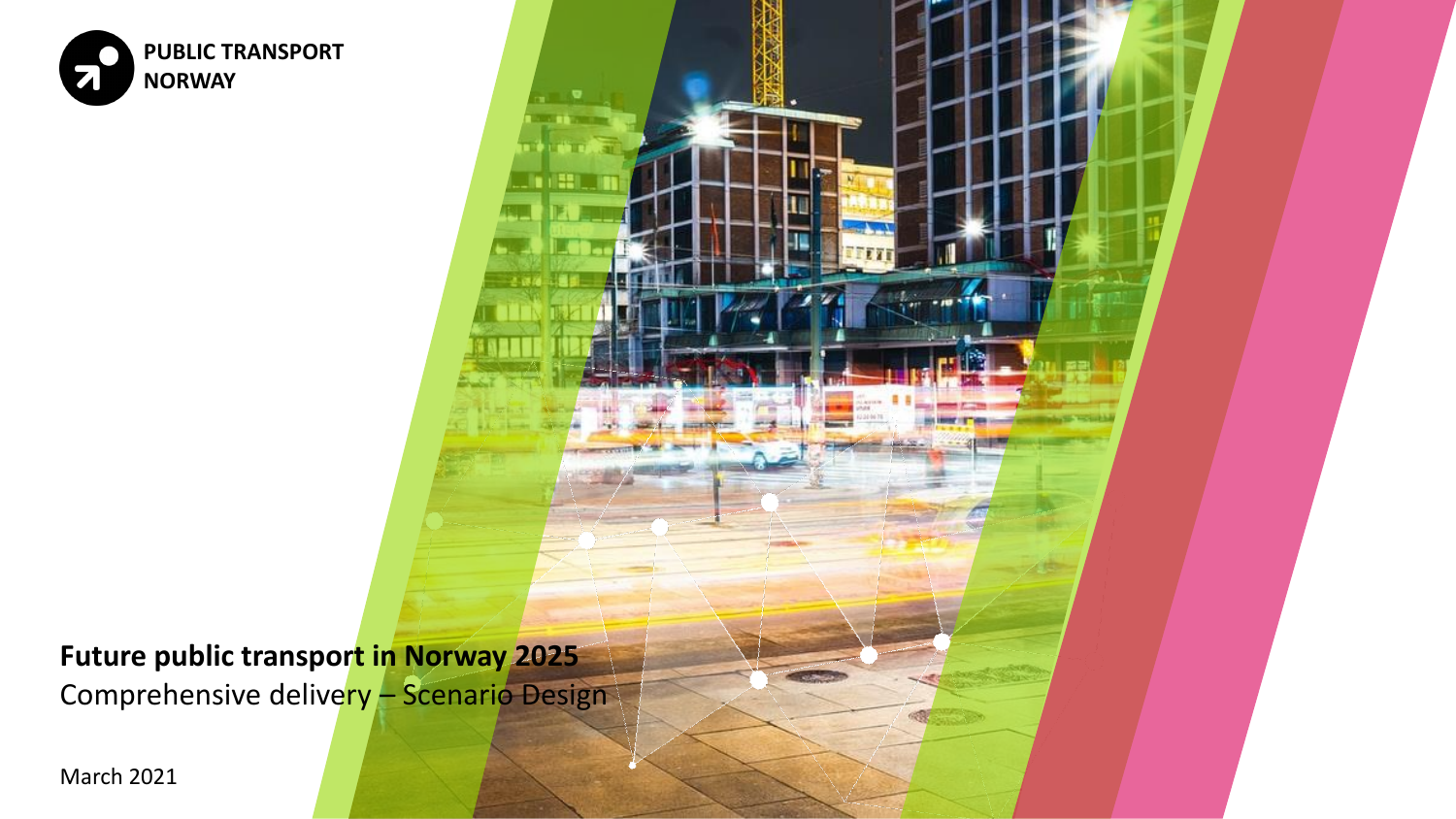### Table of Contents

| <b>Executive summary</b>                     |    |
|----------------------------------------------|----|
| <b>Scenario stories</b>                      |    |
| <b>Implications and criteria for success</b> | 11 |
| <b>Contact information</b>                   | 18 |

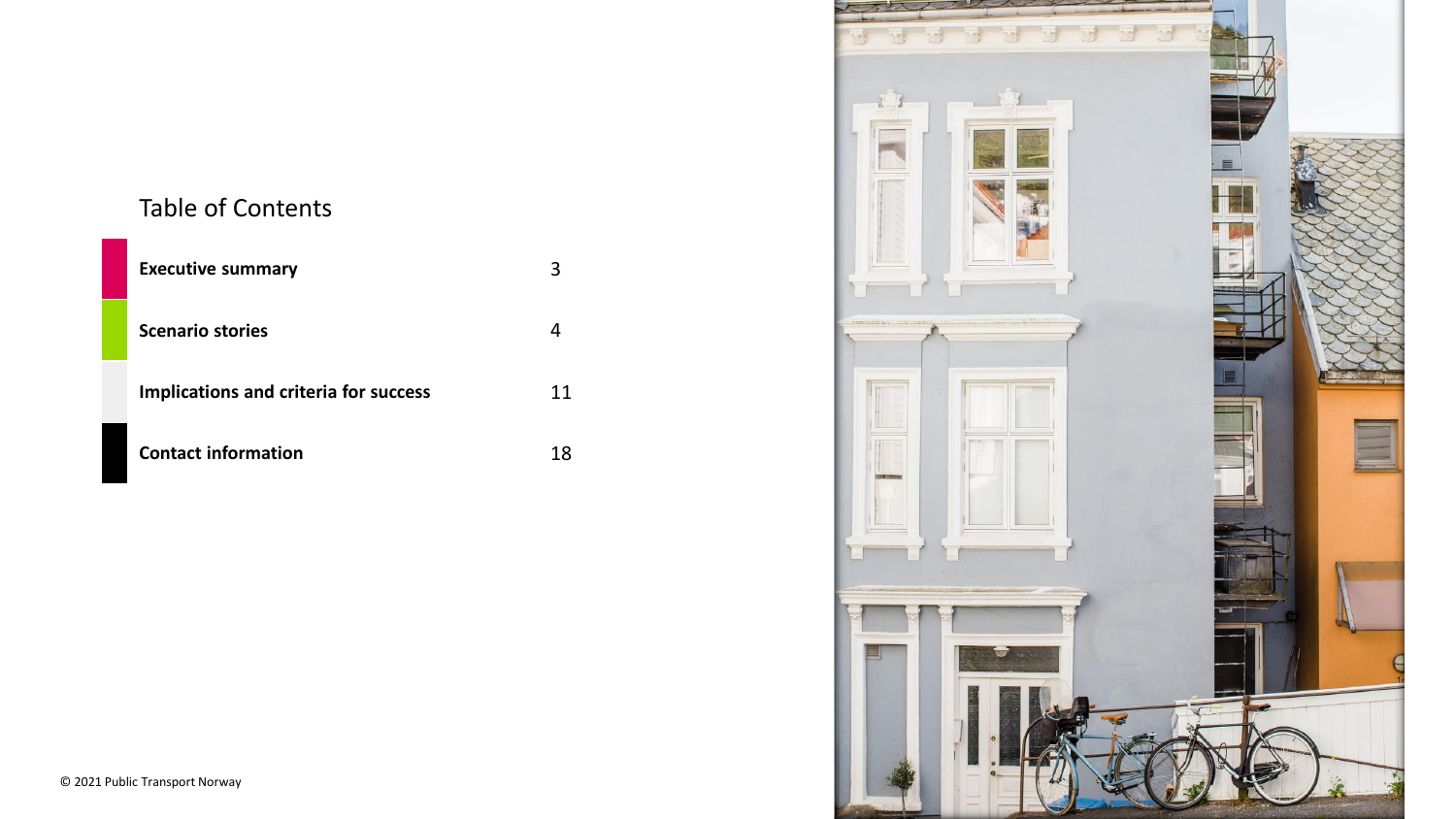### **Executive summary**

The scenario work provides a shared frame of reference for a future that is constantly changing and characterised by significant uncertainty

### **Objective of the scenario work Drivers and Scenarios Drivers and Scenarios**

- › The scenarios help establish a shared language and perspective on various future outlooks that public transport players are facing
- › The scenarios are based on a structured and fact-based analysis of future uncertainties
- $\geq$  Modelling and analysis of future scenarios tells stories about a more comprehensive future by reducing complexities and highlighting opportunities and risks
- › Systematising, understanding and agreeing on various future scenarios and underlying drivers will strengthen Public Transport Norway's (PTN's) members' ability to make good, informed strategic decisions

### **How can the scenarios be used in further strategy work?**

- › 66 critical trends and driving forces for change were identified through literature studies and expert interviews
- $\rightarrow$  The critically uncertain drivers were grouped into key topics
- $\geq$  The two most important key topics, "The role of public transport as a community developer" and "The customer's travel habits," formed the axes for four scenarios
- $\rightarrow$  A story was written for each of the four scenarios, depicting the various incidents necessary to trigger each scenario
- › Finally, implications and criteria for success were identified for each scenario, both for Public Transport Norway's members and the ecosystem

- > The scenarios will be used as a tool and a knowledge base in further strategic processes and discussions in PTN's member organisations
- $\geq$  The scenarios can be used to either validate an existing strategy or develop a new strategy, as well as to monitor the surroundings:
	- How robust are the individual elements of the current strategy when they are challenged by critically uncertain trends and drivers in the four future outlooks?
	- How suitable are the identified alternatives, measures and actions in the different futures? Which are robust and which are only suitable in one of the scenarios?
	- What are the gaps with regard to the winning capabilities needed to succeed in the different scenarios?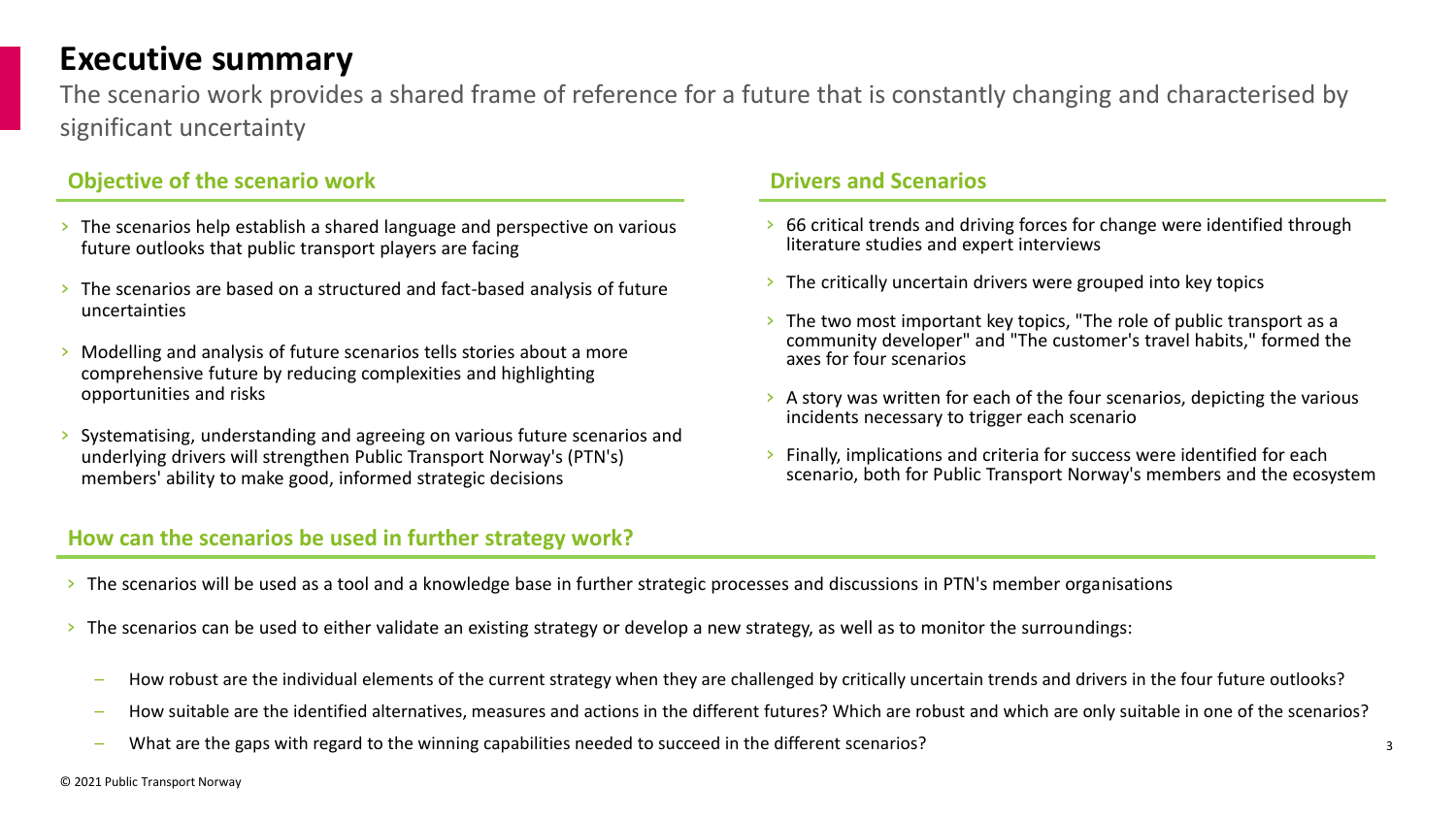## **Scenario stories**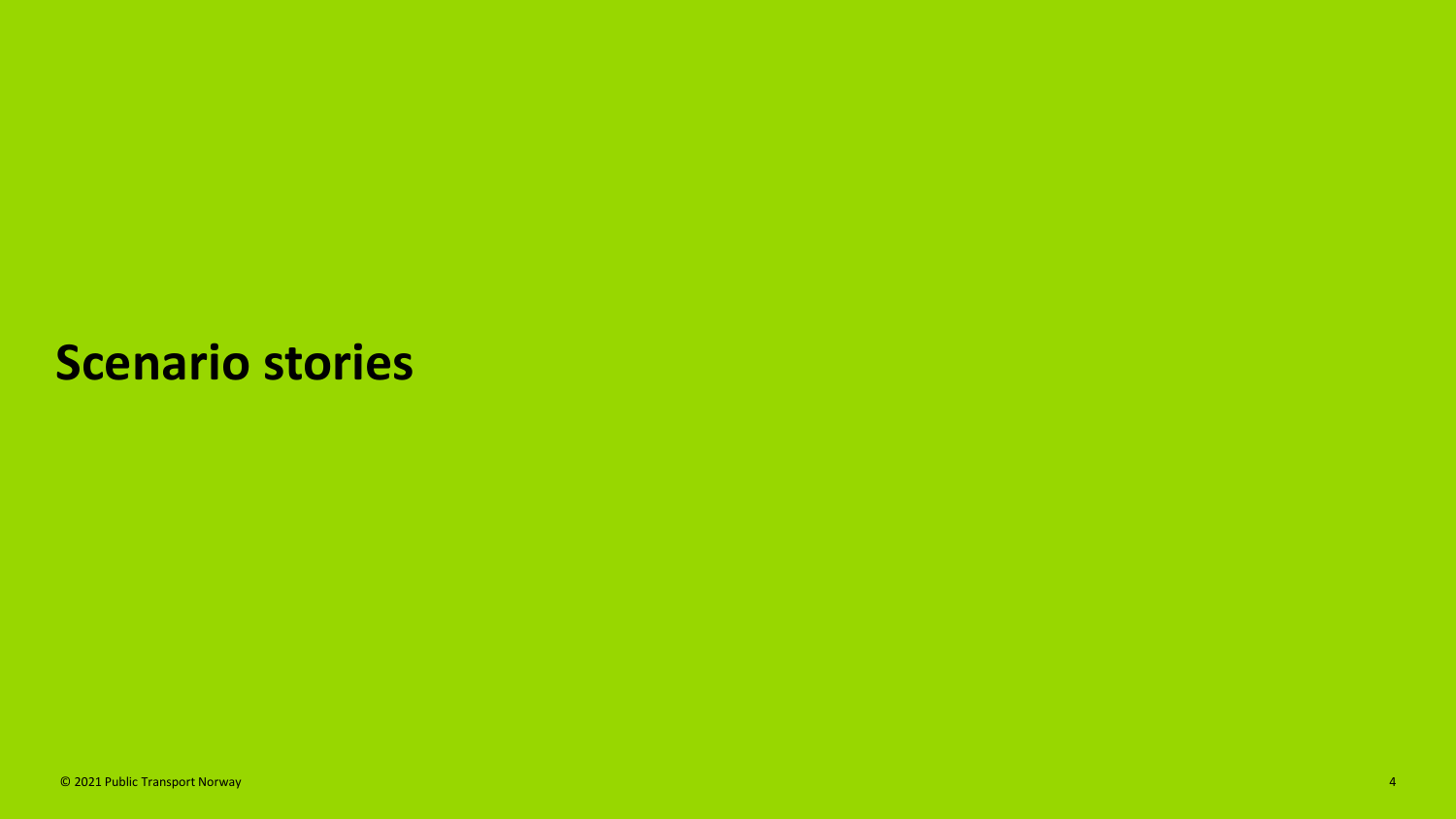### **Scenario stories**

A story was written for each scenario, depicting the various incidents necessary to trigger the scenario. The idea is that these stories will now be prescriptive for the further, more detailed work.

#### **Mission statement**

- Each scenario has a starting point for a history that describes the proposed future and how it came to be
- Scenario stories...
	- Are descriptions in plain text of future developments that lead to an expected condition
	- Organise humans, places/areas and things into future outlooks that challenge the status quo
	- Give life to alternate futures in a way that makes them meaningful for stakeholders
	- Depend on classic storytelling techniques to succeed

Good sets of scenarios are characterised by the following criteria:

- **Plausibility:** Each scenario could potentially materialise in the future
- **Relevance:** Each scenario is relevant for the core issue
- **Divergence:** The scenarios are distinctly different from each other
- **Disruption:** Each scenario challenges existing assumptions and the status quo
- **Balance:** All scenarios are balanced with regard to tone and identified key topics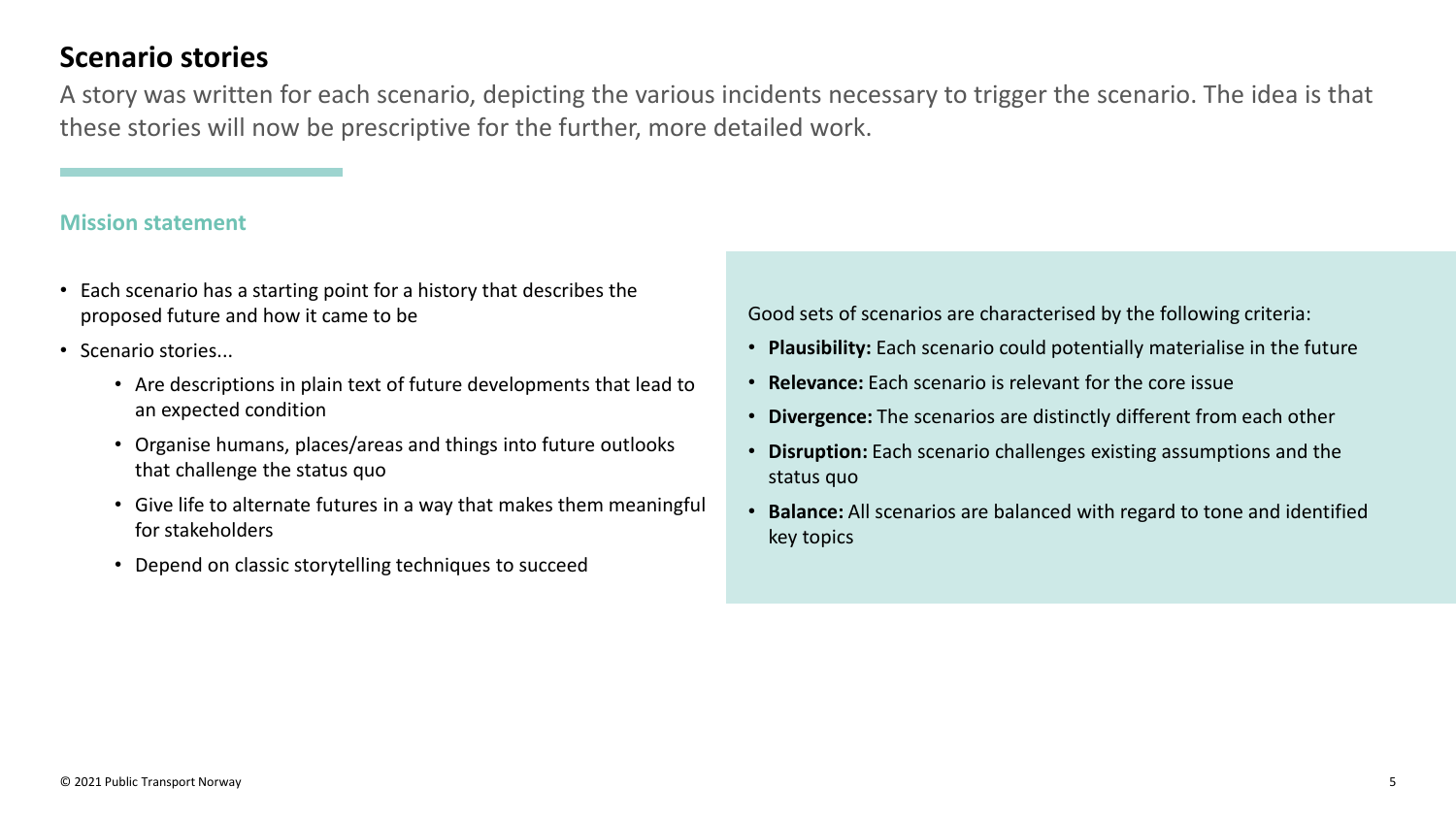## **Summary**

Two key topics were chosen as axes to extend the scenarios for future public transport in Norway 2025

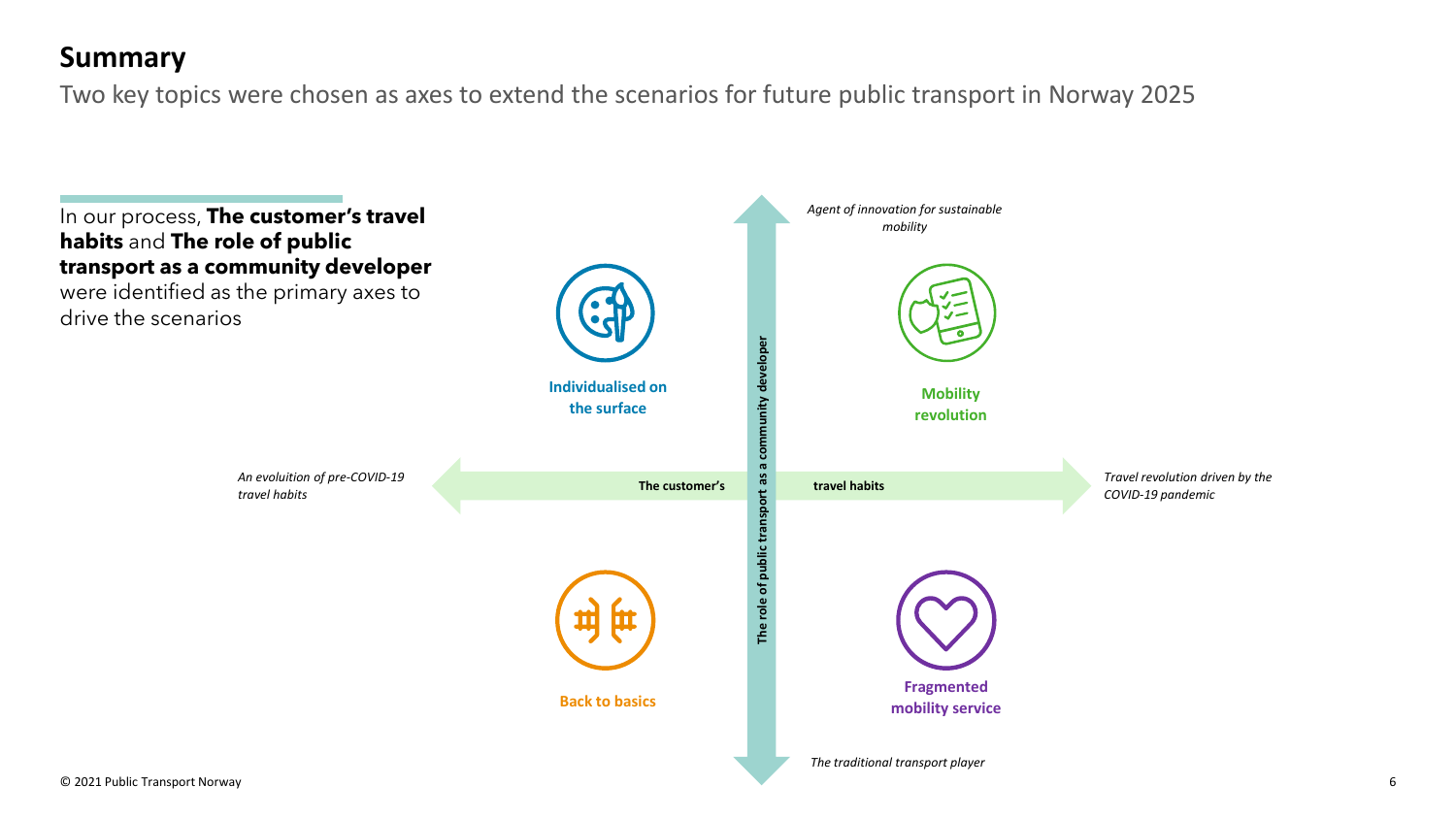### **Scenario 1: Mobility revolution**

The customer's travel habits have drastically changed after COVID-19; public transport players are able to utilise technology and become the agent of innovation for sustainable mobility

**In scenario 1 «Mobility revolution»** COVID-19 has led to a drastic and lasting change in the customer's travel habits. The public transportation players are able to utilise technology in an effective way which allows them to maintain direct customer contact.

As the customer is no longer travelling as frequently and is now more concerned with safety and the experience, the public transport players must focus on quality rather than quantity. This shift has led to the precursor of a fundamental change in the services delivered by the public transport players. The changed travel habits and needs are being met with the public transport players' dynamic and flexible pricing models, and the sharing economy will become part of the public transport system in new business models.

More sharing economy and a better public transport system are the results of significantly improved cooperation between public and private players. This market stimulates local innovation in the transport sector. One example is chartered transport, in the shape of a kind of Nabobil (shared neighbourhood car), which is provided via the public transport players' apps.

The public transport players are utilising technology to develop solutions to provide more attractive and profitable public transport, including in rural areas. This is done in municipalities dominated by vacation homes by providing transport with electric snowmobiles supplied by players such as Tier and Voi from the bus and train stations up to the vacation homes.

© 2021 Public Transport Norway The public transport players' role as community developers is highly valued, and public transport is both a political and financial priority. Despite the drastic change in the customers' travel habits after the COVID-19 pandemic, the public transport players are receiving the funds they need to provide the best possible service to the population.

This also results in less inequality, since the public transport players are providing good user experiences for the visually impaired, the elderly and the disabled, including in less profitable areas.

The pursuit of "sustainable mobility for all" makes the public transport players a key instrument beyond the energy transition. Public transport helps facilitate alternative forms of transportation, such as walking, bicycling and micromobility in their customer solutions and travel planners. The use of big data and real-time planning allow for vastly improved capacity utilisation in various means of transportation. This is important both for the energy transition, but also for better city planning with regard to land use and noise, as well as efficiency measures in public transport.

In this scenario, the public transport players have a number of opportunities, but also challenges. The public transport players must not become too dependent on the private players, and must not lose their confidence in fulfilling their civic role. New business models and in some instances, more profit, are beneficial, but the public transport players must avoid becoming profit-driven, because they need to remain credible in their effort to maximise civic benefits over revenue. This balancing act will be particularly challenging in this scenario.

This future represents vast opportunities, but also substantial expectations for collective solutions. In the mobility revolution, public transport players flourish through political and financial support, as well as their ability to employ new technology and provide services that accommodate the customers' new travel needs. However, if the public transport players cannot keep up with technology developments and the private players, they could lose their key role. They could end up in a future with a more fragmented transport service, where private and public players compete for paying customers (scenario 2).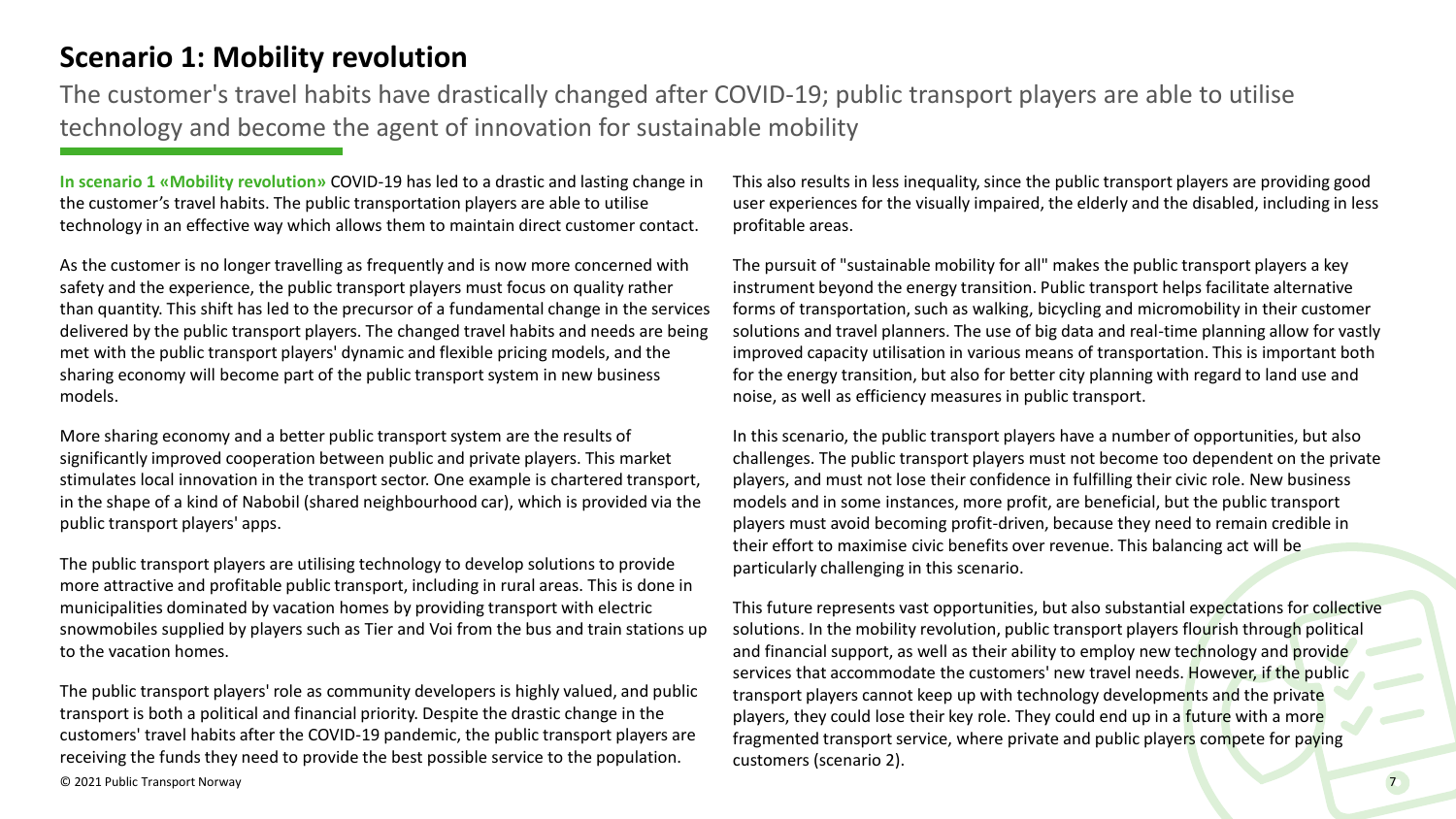### **Scenario 2: Fragmented mobility service**

The customer's travel habits have changed drastically after COVID-19, but the public transport players are not able to transition quickly enough to provide individualised means of travel and are therefore less relevant

**In scenario 2 «Fragmented mobility service»** the customer has opened their eyes to new travel habits and become accustomed to not being crammed together like sardines. The fear of COVID-19 infection might have calmed somewhat, but they remember the experience and desire more room and comfort on their journey. This, combined with lower general demand for transport, will undermine the traditional systematic approach the public transport players are best equipped for. The public transport players are unable to live up to the new needs for flexibility and individualisation to an equivalent extent, which leads to a larger gap between customer expectations and what the public transport players can deliver. This means that the public transport players are slowly but surely losing the critical customer contact and a significant share of paying customers.

Newly established private players in the industry, such as Zoom, IFARTA and OppOgFrem in 2022, 2023 and 2025, respectively, create attractive and more individualised travel alternatives. Many politicians believe that it is easier to let people choose alternative solutions rather than spend considerable resources to develop solutions under the public umbrella. Flexible booking of transportation in rural areas was piloted as early as in 2024 through a publicly organised collaboration with UBER, which regained its old market share in 2021 after a few years in exile.

In light of the customers' new travel habits and preferences, the politicians recognise that other measures, such as greater focus on electric mobility and deregulation to promote innovation among the private mobility players, could be a more effective and less costly way to reach the Sustainable Development Goals. One attractive victory in the short term is better user experiences, for example that deregulation gives rise to a more seamless service across national borders in Europe through the private players.

A written proposal will be up for consultation in the Storting (parliament) in the summer of 2025, which proposes elevating public transport to the state level from the county authority level to ensure that the service is uniform across the entire country. At the same time, several opposition leaders are making the public aware that this short-term mindset could harm the Norwegian society over the longer term, as the mobility market now lacks a civic player to ensure a comprehensive perspective and a socially equitable travel service. The challenge is that private services are based in places where many people live and where it is commercially profitable. The market is characterised by a fragmented landscape of private mobility players. Instead of being a player that focuses on the energy transition, the public transport players must provide service in the parts of the country that the private players cannot or will not cover, as well as for customer groups such school children and the elderly.

Much of the current public transport system is reminiscent of what we saw in the US in the 2010s. Without the most central and attractive routes or an equally captivating topic like the energy transition, the public transport players will have a tighter financial framework. A negative spiral has reduced the quality of the service and public transport is associated with lower status. Will Norway's public transport players be able to find a viable way to operate and regain their status?

8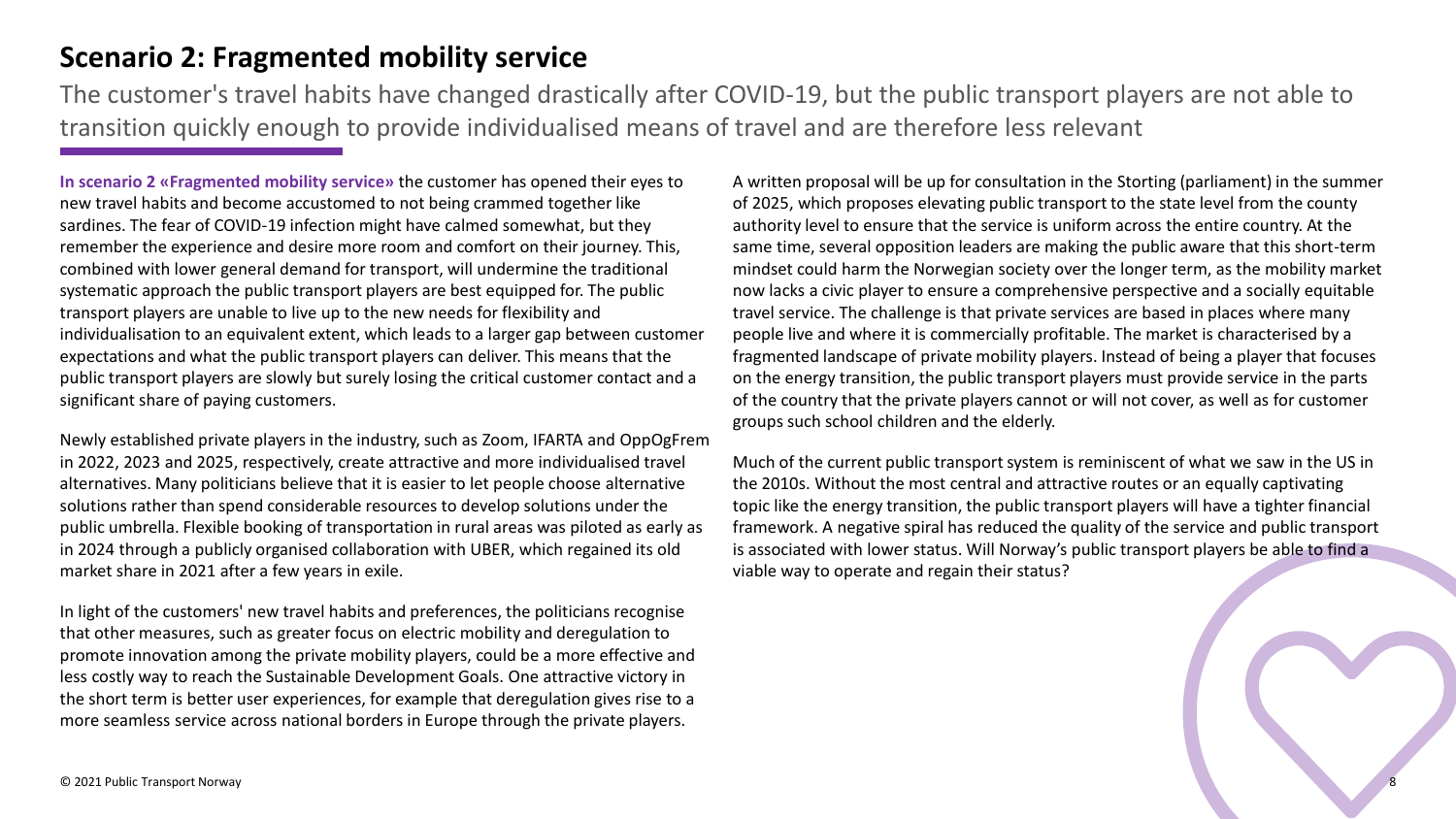### **Scenario 3: Back to basics**

The customer's travel habits are developing in line with the pace observed prior to COVID-19, while a new regulatory framework has led to the public transport players losing the right to sell tickets to their customers and are therefore a less relevant instrument for achieving the sustainability agenda

**In scenario 3 «Back to basics»** the customer's travel habits are developing at more or less the same pace as expected prior to COVID-19, while the public transport players are undergoing a radical strategic shift. This shift involves playing the role of public facilitator and standard-setter for public transport, without direct access to the customer.

The public transport sector was shocked in the summer of 2022 by the EU's decision to not only open up ticket sales, with the objective of removing barriers for multimodal passenger transport, but also to take away the public transport players' right to sell their own tickets. This responsibility is now handled by private mobility as a service (MaaS) players, and it is up to them to define and price the products, while the public transport players are relegated to produce and deliver their services on equal terms.

This decision means that the public transport players have to completely reconfigure at the strategic level, and they will now have the role of public standard-setter and facilitator for public transport. Instead of competing for customers, the somewhat more limited public funds are prioritised towards innovating and developing the underlying infrastructure tied into the private platforms so that they are still in line with the public civic objective. This means that the public transport players will play a larger role as advisory bodies for the regulatory authorities, to design appropriate requirements and terms the MaaS players have to follow, for example surrounding the topic of data management.

The public transport players will also play a critical role as advisory bodies in connection with city planning and network development. Among other things, they contribute their technical expertise and insight concerning infrastructure, forms of transport and travel patterns in decision processes associated with major infrastructure developments.

Municipalities and county authorities also cooperate closely with the public transport players as regards testing new solutions and technologies such as more energy-efficient means of transportation or self-driving vehicles. This is done to gain insight and experience as a basis to develop appropriate regulation and focus areas to achieve sustainable accessibility.

The customer's travel habits are changing, but the expected radical changes due to new habits from the COVID-19 pandemic do not come to pass. Instead of home offices every day, most people are at the office at least three days a week, but with greater flexibility in when they travel to and from the office, which somewhat alleviates rush hour pressure compared with the situation prior to COVID-19. New developments within cold resistance and range for battery technology have resulted in the electric car leaving public transport "in the dust", particularly in rural areas where travel distances are longer and public transport is generally of poorer quality than in the cities. In a sustainability perspective, this is viewed as a positive, as it puts less pressure on the public transport players to compete with the passenger car in the more rural parts of the country, where there are high costs associated with establishing a more finemeshed public transport system that can compete with the passenger car.

Few would have thought that this future outlook for the public transport players in 2025 would be possible just five years earlier, but fundamental work was done to face such a challenge. Despite the fact that many of the public transport players felt that they had "lost" their role as a civic player by losing direct access to the customer, intense efforts have been made to identify other ways to exercise the role. The players have worked hard to make themselves relevant and position themselves vis-à-vis other public bodies, in order to gain the power of influence as the standard-setter in the public ecosystem.

© 2021 Public Transport Norway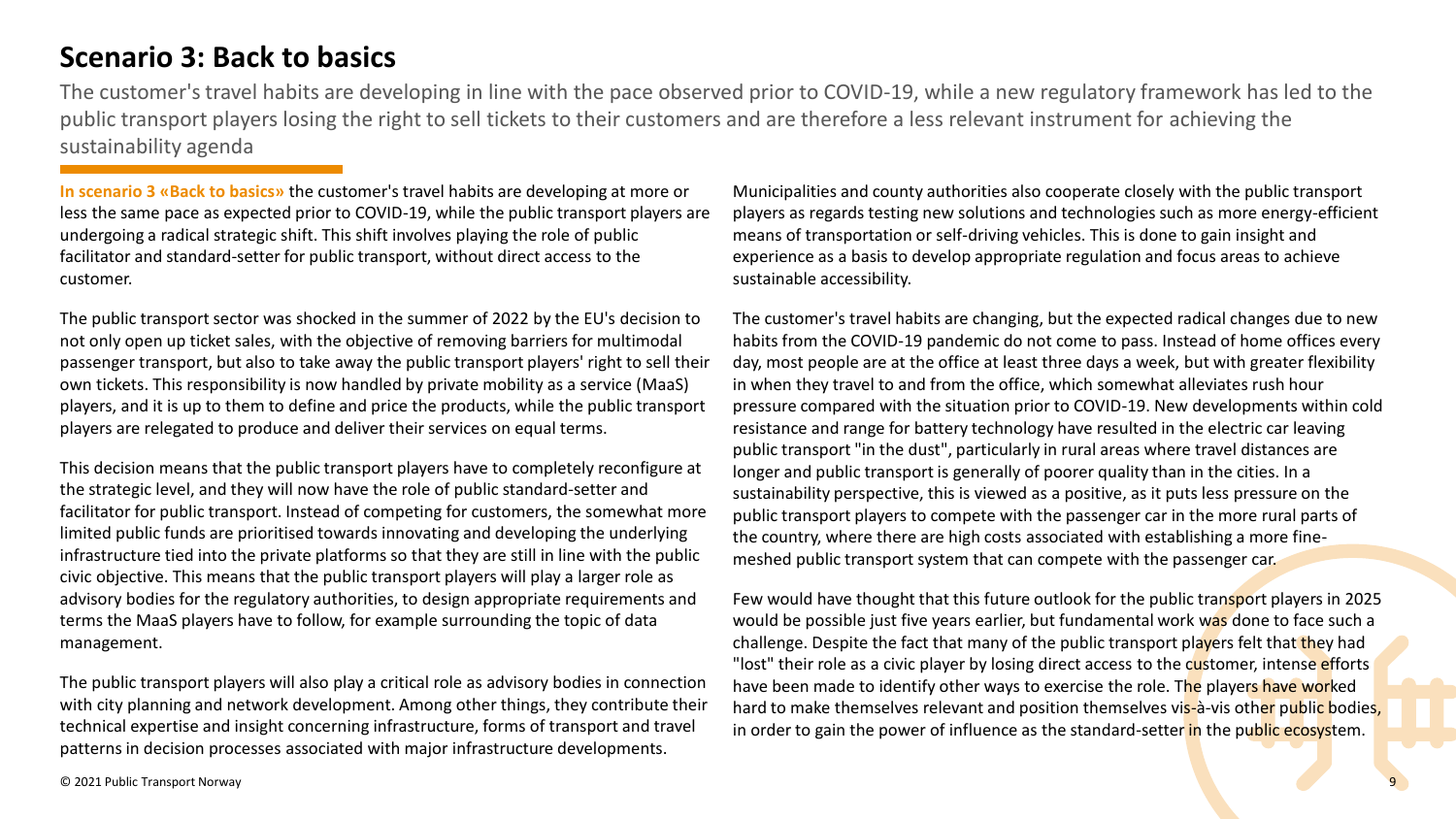### **Scenario 4: Individualised on the surface**

The customer's travel habits are relatively unchanged from before COVID-19; the public transport players utilise technology in a good way and the public transport players are the agents of innovation for sustainable mobility

**In scenario 4 «Individualised on the surface»** the customer's travel habits change more or less at the same rate as expected before COVID-19, with a continued substantial focus on rush hour traffic and commuting in connection with work and school travel.

The public transport players are able to utilise technology in a sufficiently good way with regard to capacity planning and schedule optimisation with existing material. By making smart investments in big data, the public transport players are seizing every opportunity to innovate. They have improved the way they design bids by obtaining and working on customer insight and the users' needs. Therefore, the public transport players are now providing a more individualised experience at a digital, superficial level, and they generally own the customer interfaces.

Several of the pilots for autonomous vehicles and new business models have succeeded in the transition from concept to operation and now make up a small part of the conventional public transport service, while large-scale pilots are exploring opportunities for further roll-outs. Certain challengers have appeared and are offering competition with their mobility solutions, but the public sector has worked strategically to enter into cooperation with these private players and has incorporated them into the publicly owned platforms.

The customers perceive the public transport player as a modern, demand-focused and innovative MaaS player that simply provides the most practical app to use. All forms of mobility are available in this app and they can be booked in combination with each other. In short, traditional forms of transport such as buses and trams are able to compete with the private car because they are connected in a coordinated ecosystem of means of mobility operated by third parties.

By keeping the critical contact points with the customer, the public transport players in this scenario are still a relevant instrument in the sustainability agenda. The public transport players continue their innovation projects and the investments they started prior to COVID-19. The public transport players particularly focus on electrifying their fleets, with major efforts aimed at electric ferries and buses. Other types of sustainable vehicles are also being tested. However, there is still some work to do to change customer behaviour and cut down on the actual need to travel, for example by incentivising not travelling or continuing some of the travel habits we gained during the COVID-19 pandemic.

In this scenario, the public transport players are doing well, but a few key changes in society could potentially lead to a more competitive landscape (scenario 2). If there is more deregulation, for example from international authorities, the public players will be challenged by private players with the muscles to innovate more rapidly than the public transport players. Correspondingly, if a new pandemic or similar upheaval of society occurs again and causes the customer's travel habits to change rapidly over a short period of time, this will demand more than what has been achieved so far. If this happens, there are no guarantees that the public transport players will be able to keep up.

10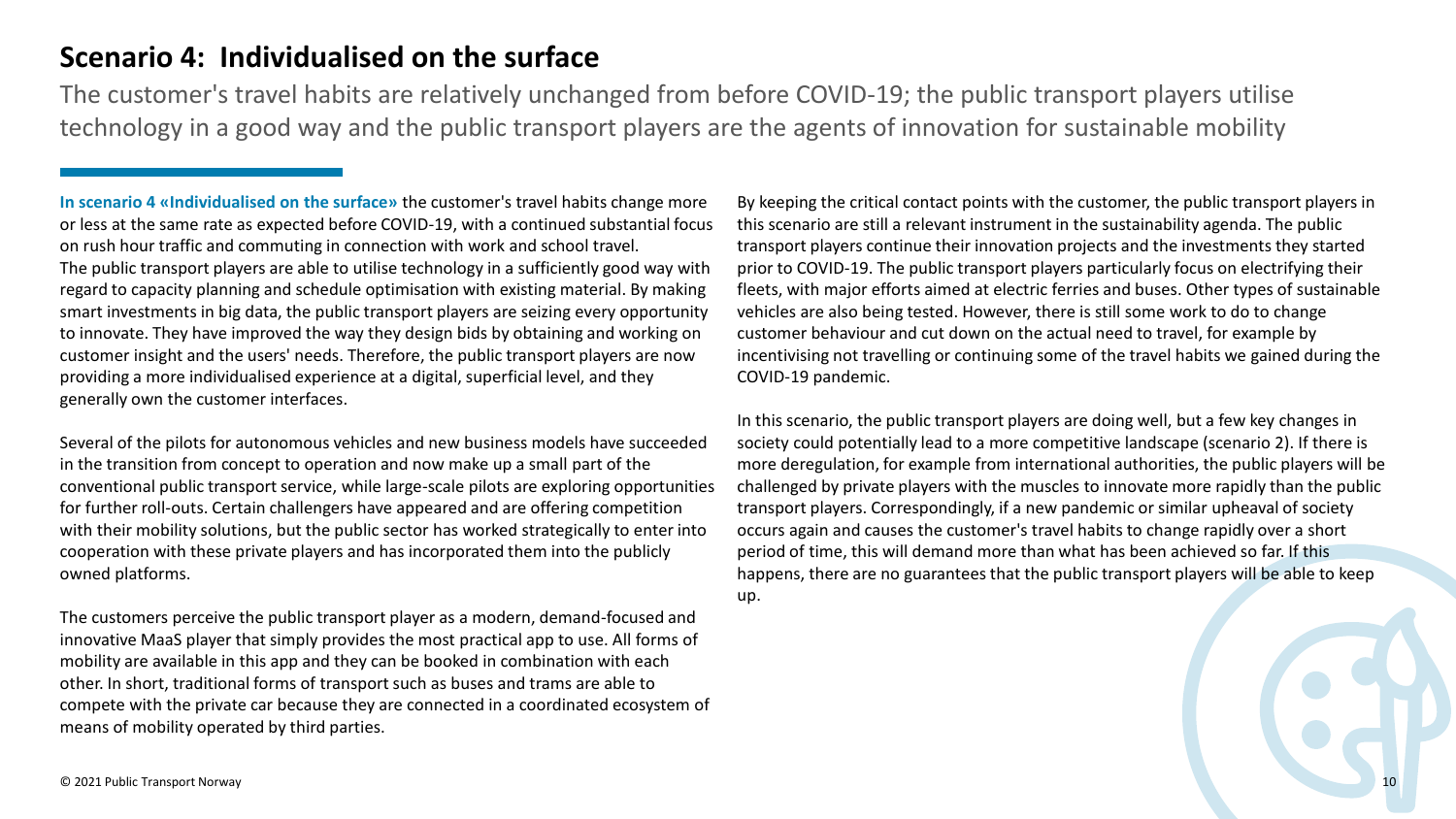## **Implications and criteria for success**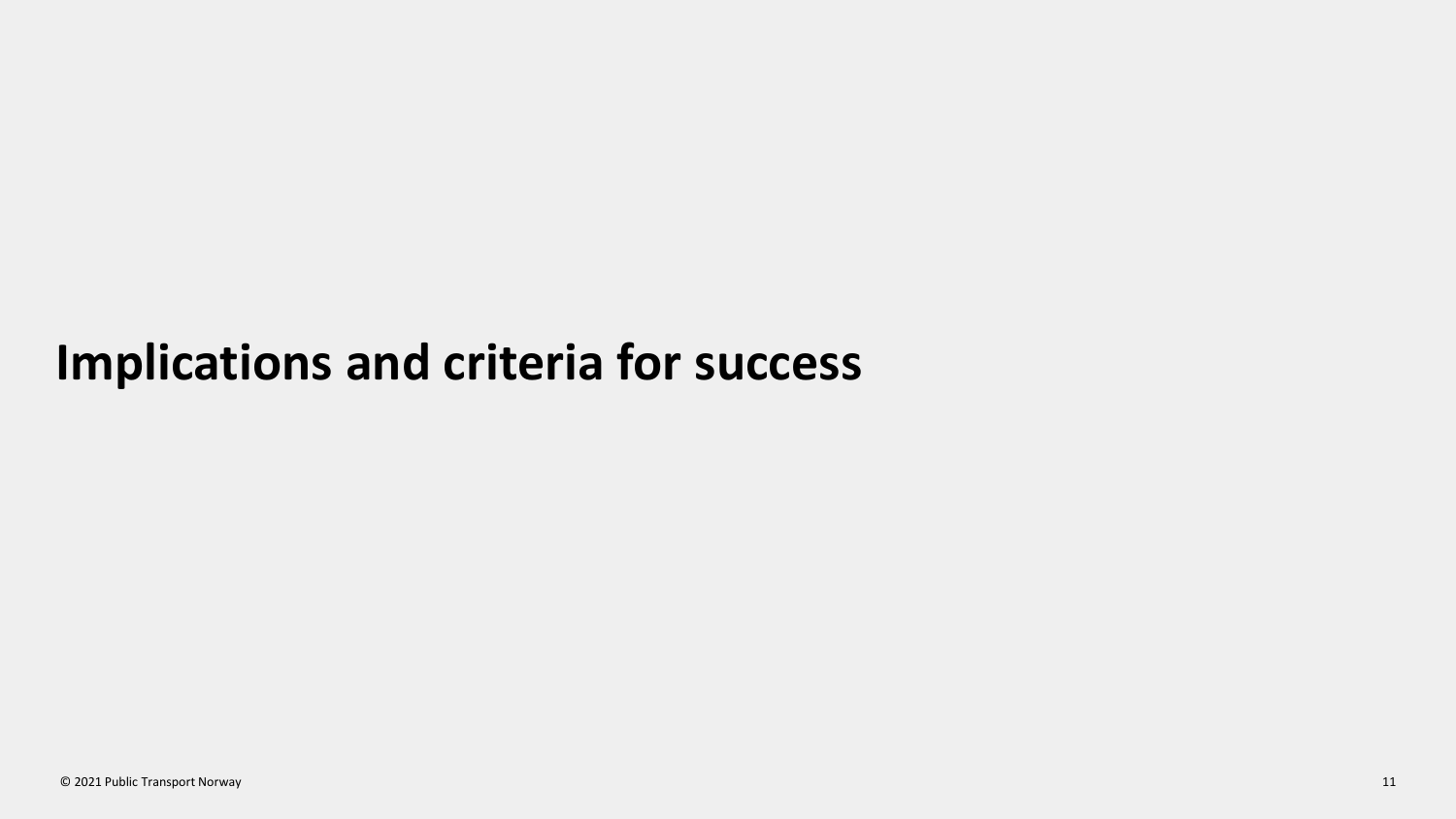### **Different roles for the public transport players**

Depending on the scenario, the public transport players have different roles that are most relevant to focus on in 2025. All of these roles will be relevant in the various scenarios, but to a different extent. The emphasised roles are therefore the ones that are most relevant and the ones that should be focused on in the given scenario.



#### **1. Community developer in sustainable mobility**

- Maximising the civic benefit of mobility (public health, environment, social, value for money, etc.)
- Concerned with equalising social differences
- Secure an equitable and fair system for everyone, regardless of physical, mental and financial circumstances



#### **3. MaaS platform-player / orchestrator**

- Own the customer interface (digital and in the field)
- Aggregator and orchestrator of an ecosystem of mobility suppliers
- Agile, very little in-house

### **5. Mobility adviser for public authorities**

- Focused on training and communicating important insight and knowledge about what different forms of mobility need to function optimally in relation to both private and public players
- Safeguarding the public interest in an otherwise private mobility industry (smart regulation, long-term mindset, requirements and terms for private players)
- Advocate for the customers, which translates customer needs into premises used as a basis with point of departure in securing a more fair and social service



#### **2. Large-scale public transport company**

- Standard-setter with everything in-house (resources, expertise, infrastructure)
- Primarily tender-driven cooperation with private players
- Developing the most important technological and digital solutions itself



#### **4. Infrastructure supplier**

- Little focus on the customer front, but rather focus on ensuring that the infrastructure is of the highest quality
- Ensures a long-term perspective and that the infrastructure covers the civic mission of the public mobility service
- Responsible for procuring the vehicle fleet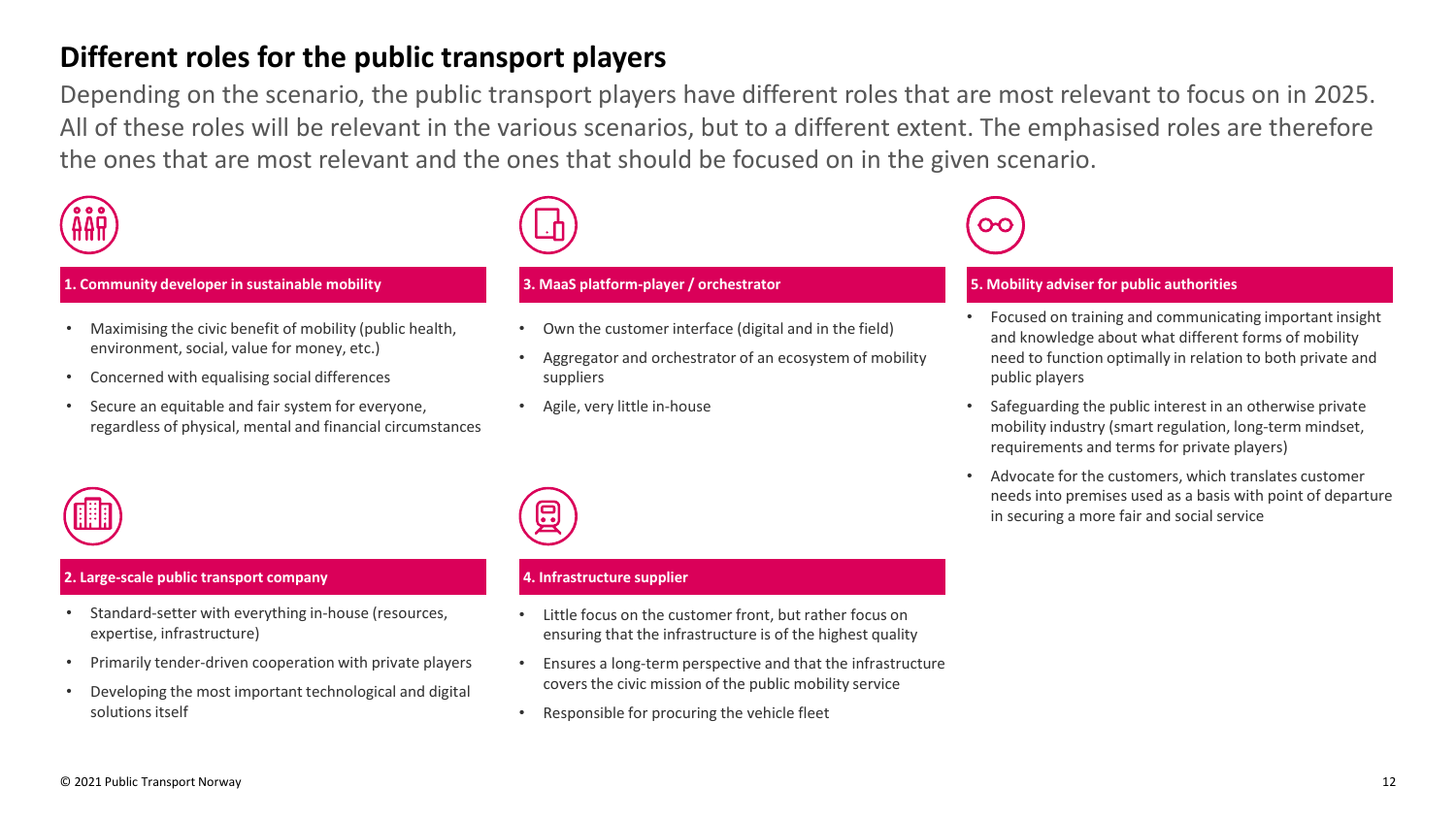### **Strategic dilemmas**

The various roles mean that choices are made in a select number of strategic dilemmas associated with the public transport players' business model, depending on which scenario we are in

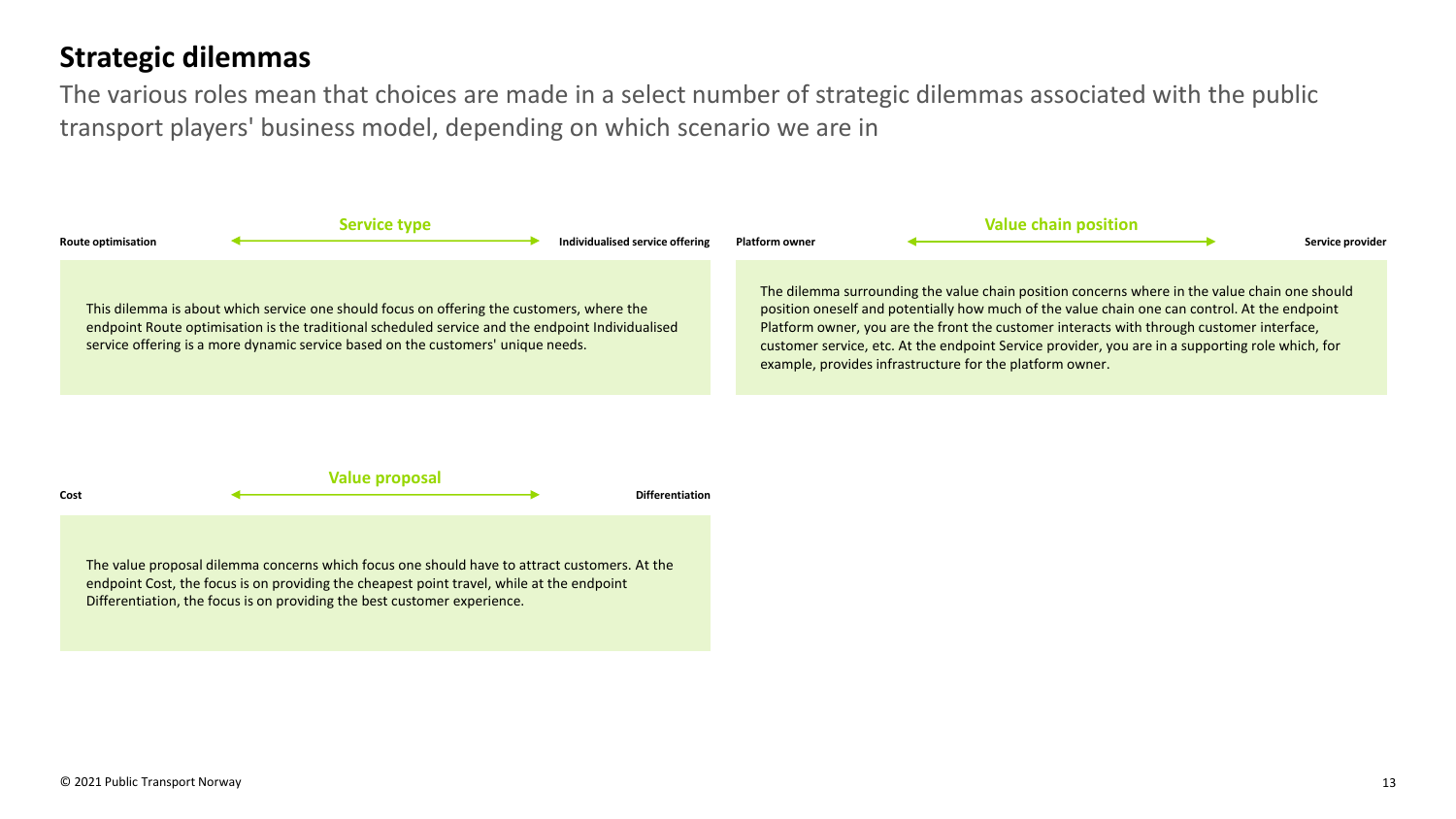#### **Mobility revolution**

## **Scenario implications | Scenario 1**

*What are the most important roles the public transport players can play in this scenario?*



**In this scenario,** the customer's travel habits have drastically changed after COVID-19; public transport players are able to utilise technology and become the agents of innovation for sustainable mobility. This means that:

- This scenario contains vast opportunities for the public transport players to innovate and take a leading role. At the same time, it also sets considerable expectations for them from the politicians and inhabitants as regards professionalism and ability to deliver.
- In general, the overall mobility service has increased, driven e.g. by the sharing economy, which now makes up an important part of the public transport service in 2025, as well as new technologies such as autonomous vehicles which are slowly but surely moving from pilot stage to normal operation.
- By providing a fair service for everyone, we are helping to equalise social differences.
- The suburbs have a better service, not in the form of increased frequency (and empty seats), but in the form of enhanced seamlessness, connection and accessibility.
- The public health perspective and active mobility will have to be balanced with door-to-door service.
- The customers experience a much more individualised service that satisfies a broad spectrum of travel needs.

© 2021 Public Transport Norway

*What characterises the profile of the service provided by the public transport players in PTN?*



**The most important criteria for success for this scenario include e.g.:**

- Customer group/segment: We are very familiar with our customers through professional data management and are able to reach out to new customer groups.
- Services and channels: We can adequately control the comprehensive service to the customer - a seamless one-stop-shop tailored to their needs where everything is simple and more userfriendly, across players and regions.
- Funding: We have to develop new pricing models that make it more attractive and easier to use public transport, in addition to identifying business models that create new sources of income.
- Operators: We create successful cooperation and partnerships that stimulate innovation among operators e.g. by giving away some of the "control".
- Ecosystem: We are attractive partners in connection with city and land use planning. We break down silos and share knowledge and learning between urban and rural areas and between regions facing the same challenges.

*Which strategically important capabilities are needed to succeed?*

|                 | $\mathbf{1}$   | Ability to capture and utilise big data not only for product development,<br>but to measure and analyse the effect we have on society                                                                        |
|-----------------|----------------|--------------------------------------------------------------------------------------------------------------------------------------------------------------------------------------------------------------|
| CAPABILITIES    | $\sqrt{2}$     | Have enormous professionalism in the interface with private players<br>through more agile ways to cooperate with them                                                                                        |
|                 | 3              | We must be more market-driven to achieve a faster pace of change                                                                                                                                             |
|                 | $\overline{4}$ | More flexible contracts that can be adjusted to accommodate changes in<br>the service                                                                                                                        |
| <b>PNINNING</b> |                | The ability to be a good and professional partner for public authorities<br>and our owners and the ability to distinguish between what should be<br>guided by policy and what should be guided by the market |

#### **In light of the success criteria, the following initiatives are relevant:**

- The way chartered transport works will have to be streamlined in this scenario.
- More flexible and dynamic pricing models which differ considerably from what we had before COVID-19.
- Autonomous vehicles will play a larger role for public transport and we have to be able to evolve them from pilot to operation.
- There will have to be increased cooperation between public companies, e.g. collaboration on technological development cycles and procurement.
- New/different tender processes that are less rigid and timeconsuming for the pace of innovation required by the role.
- We are able to share learning between players across urban and rural areas.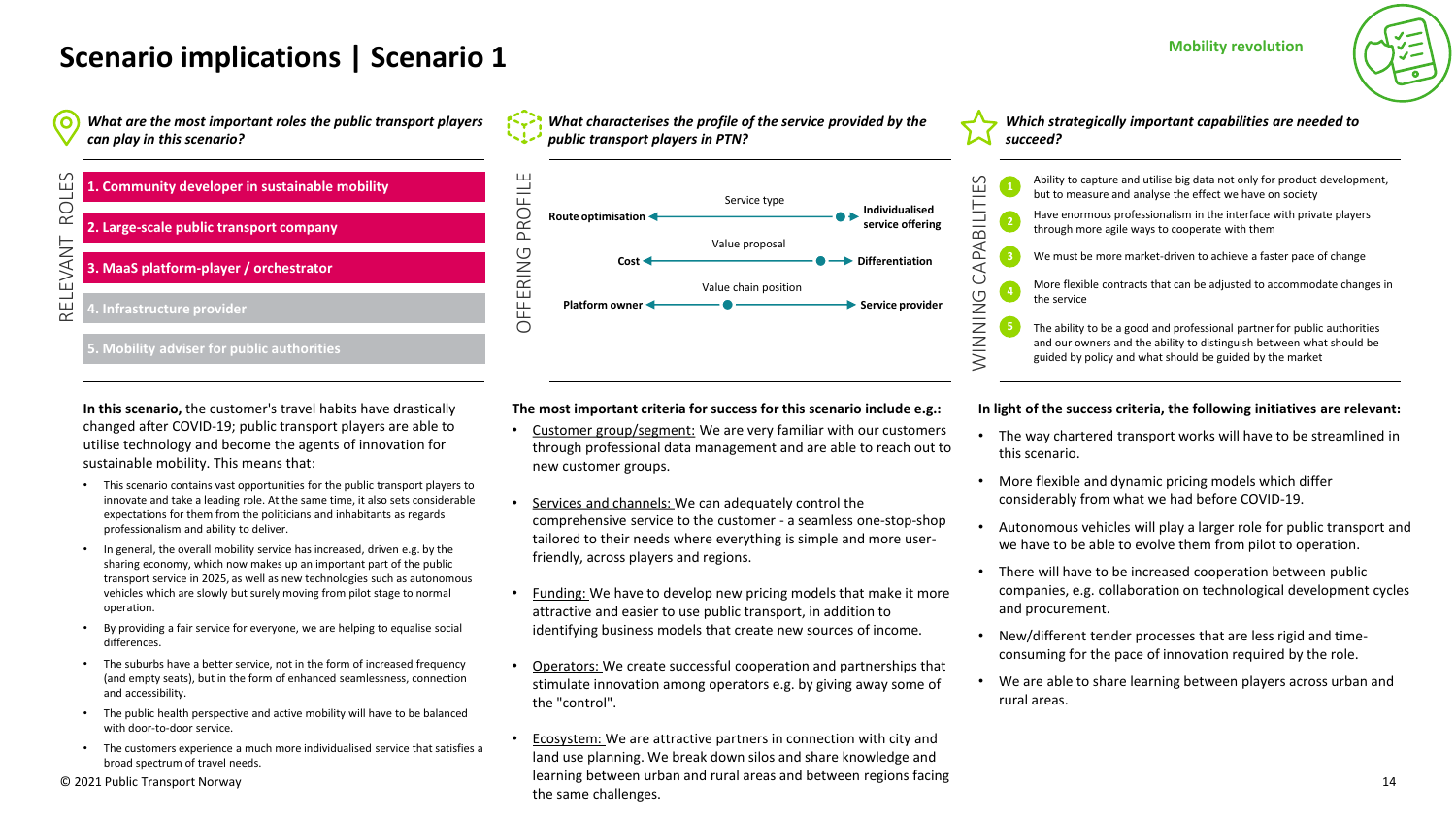#### **Fragmented mobility service**

### **Scenario implications | Scenario 2**

*What are the most important roles the public transport players*   $\mathbf{O}$ *can play in this scenario?*



#### **5. Mobility adviser for public authorities**

**In this scenario** the customer's travel habits have changed drastically after COVID-19, but the public transport players are not able to change rapidly enough following the emergence of more individualised means of travel, and are therefore less relevant. This means that:

- There is a low end-to-end-focus where the customer has to relate to multiple different players. Many players and greater competition will nevertheless lead to more innovative customer interfaces and datadriven services
- Because public transport becomes a state responsibility, public transport is being standardised to realise economies of scale, giving it a more uniform character than today with the same buses throughout the country and the same customer interface.
- Where it is not commercially attractive for private players to establish themselves, for example in rural areas, the public transport service will be a fundamentally basic service.
- Public transport will hardly be profitable for the public transport players, as they will primarily be relegated to unprofitable, but important civic responsibilities such as transporting school children and the elderly and providing competitive service in rural areas.
- It will be demanding to ensure interaction between all players as regards providing the same basic service everywhere, which is not affected by demand.





*Which strategically important capabilities are needed to succeed?*

|              | $\mathbf{1}$   | Ability to capture and utilise big data to analyse and design products and<br>services |
|--------------|----------------|----------------------------------------------------------------------------------------|
|              | $\mathbf{2}$   | Ability to streamline and optimise operations by seeking out economies of<br>scale     |
| CAPABILITIES | 3              | Communicate to the authorities the importance of thinking in socio-<br>economic terms  |
| G            | $\overline{a}$ | Ability to ensure universal design in a cost-effective manner                          |
| NINNIN       |                | Ability to understand local areas and their needs                                      |

**The most important criteria for success for this scenario include e.g.:**

- Customer groups/segments: We will take care of the more vulnerable customer groups, such as the elderly, blind and visually impaired, and people with disabilities.
- Services and channels: We will utilise the capacity for school transport and other basic services in a smarter manner.
- Operator: We will plan and deliver with smaller units and lower costs in a complex scenario with many different players.
- Funding: We will receive dedicated investment funds from the public sector, earmarked for investments in new, smaller, electric buses.
- General ecosystem: We will utilise synergies across sectors and county authorities.

#### **In light of the success criteria, the following initiatives are relevant:**

- Employing talent within big data to optimise transport.
- Ensuring expertise within universal design in order to achieve a service that covers the needs of everyone through new hires and courses.
- Knowledge surrounding what drives socio-economic gains rather than gains for the public transport players
- Focusing on technology for autonomous vehicles that can meet the needs of the elderly, visually impaired and disabled.
- Being a clear civic player and being at the forefront of changes
- Creating new routines and processes for procurement.
- Employing talent within process efficiency
- Boosting expertise surrounding local needs through focused insight projects and hiring people with expertise in the area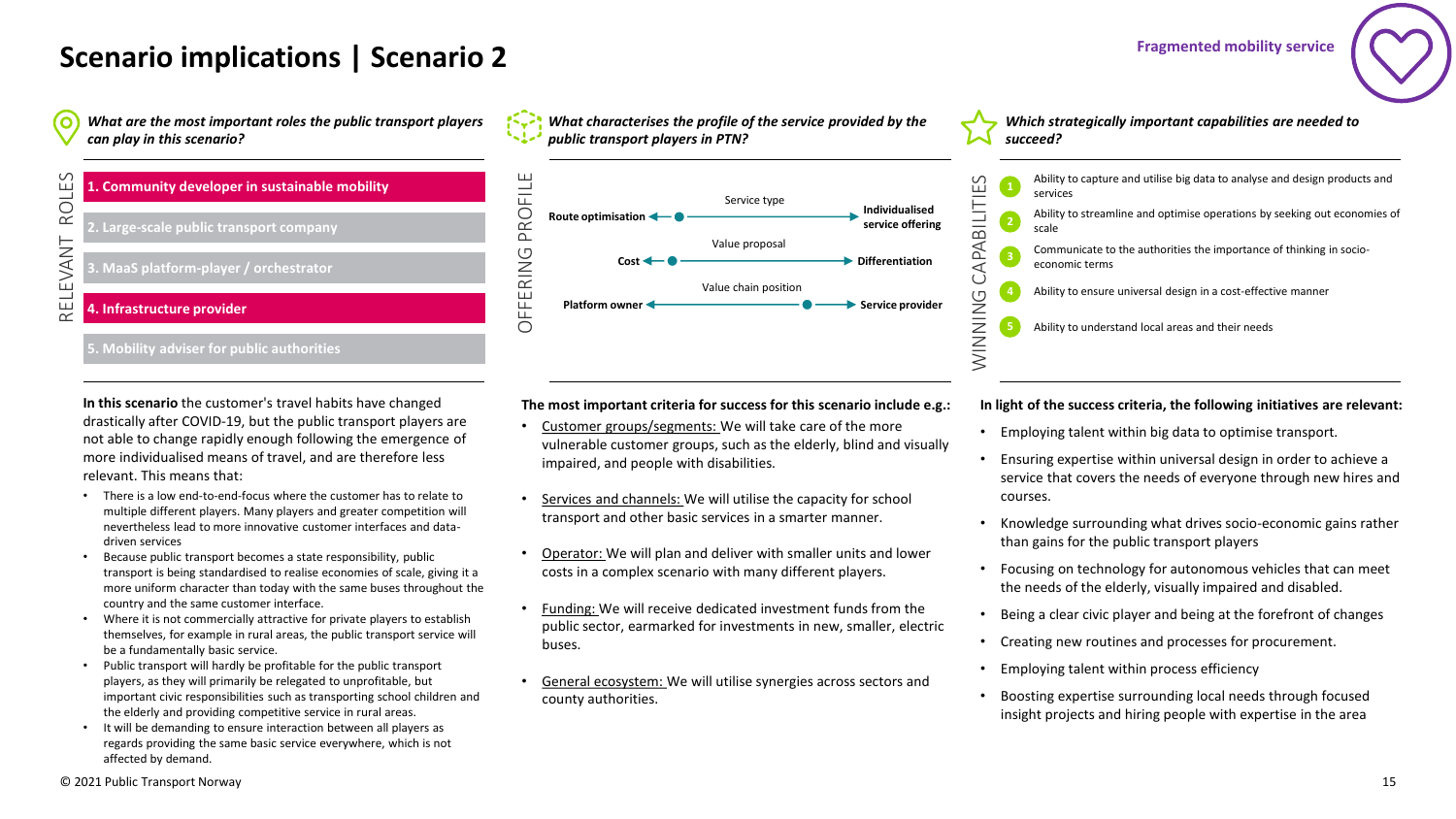## **Scenario implications | Scenario 3**

*What are the most important roles the public transport players*   $\mathbf{o}$ *can play in this scenario?*



#### **5. Mobility adviser for public authorities**

**In this scenario** the customer's travel habits are developing in line with the pace observed prior to COVID-19, while new regulatory framework conditions have led to the public transport players losing the right to sell tickets to their customers, and they are therefore less relevant for sustainable mobility. This means that:

- There is increased user-friendliness across national borders, since the service is controlled by global MaaS players.
- Until the market consolidates and a handful of leading companies have won the competition for the customer interface, we will experience a highly competitive and more fragmented range of different players.
- Customers will potentially receive a better service in densely populated and other popular routes at the expense of an equitable service for everyone.
- Increased use of cars, since the players only take the profitable routes and the rest are primarily covered by the use of cars.
- The role of public transport players is therefore to secure the mobility of the groups that receive poorer coverage than in 2021.
- Wider class gap in society those who can afford it will have a broader selection and better quality.





*Which strategically important capabilities are needed to succeed?*



**The most important criteria for success for this scenario include e.g.:**

- Customer groups/segments: We need to find different ways to work with user behaviour, since we no longer have direct contact with the users. We take up the role of advocate for the customers with greater challenges
- Services: We provide services in rural areas where market forces do not facilitate the private players providing good enough solutions.
- Funding: We must contribute to creating a financial incentive for private players providing mobility in less profitable areas, including rural areas, to ensure the most equitable service possible.
- Operator: We must facilitate flexible contracts in order to achieve the desired pace of change within technology changes, for example.
- Ecosystem: We will be an adviser for the authorities and must focus on training politicians to prevent greenwashing and hype solutions. The public transport players' role will be to prevent the occurrence of sub-optimal services for customers through assessments surrounding city planning and land use policy

**In light of the success criteria, the following initiatives are relevant:**

- We must change our current data strategy from understanding the customer and providing advice on preferences to using the data we have vis-à-vis third parties such as the City of Oslo (Smart City Oslo, etc.).
- This scenario will contain a drastic shift in core capabilities from operations to influencing/giving advice.
- We must develop good data management tools so we can provide relevant insight to the private mobility players.
- We will need lobbying and communications enterprises to help build understanding of the complexity
- Increased cooperation between levels of public administration
- We will have the expertise to create a better foundation for smart regulation.
- The role of mobility adviser for the public sector requires the authority to enforce the requirements set by PTN

**Back to basics**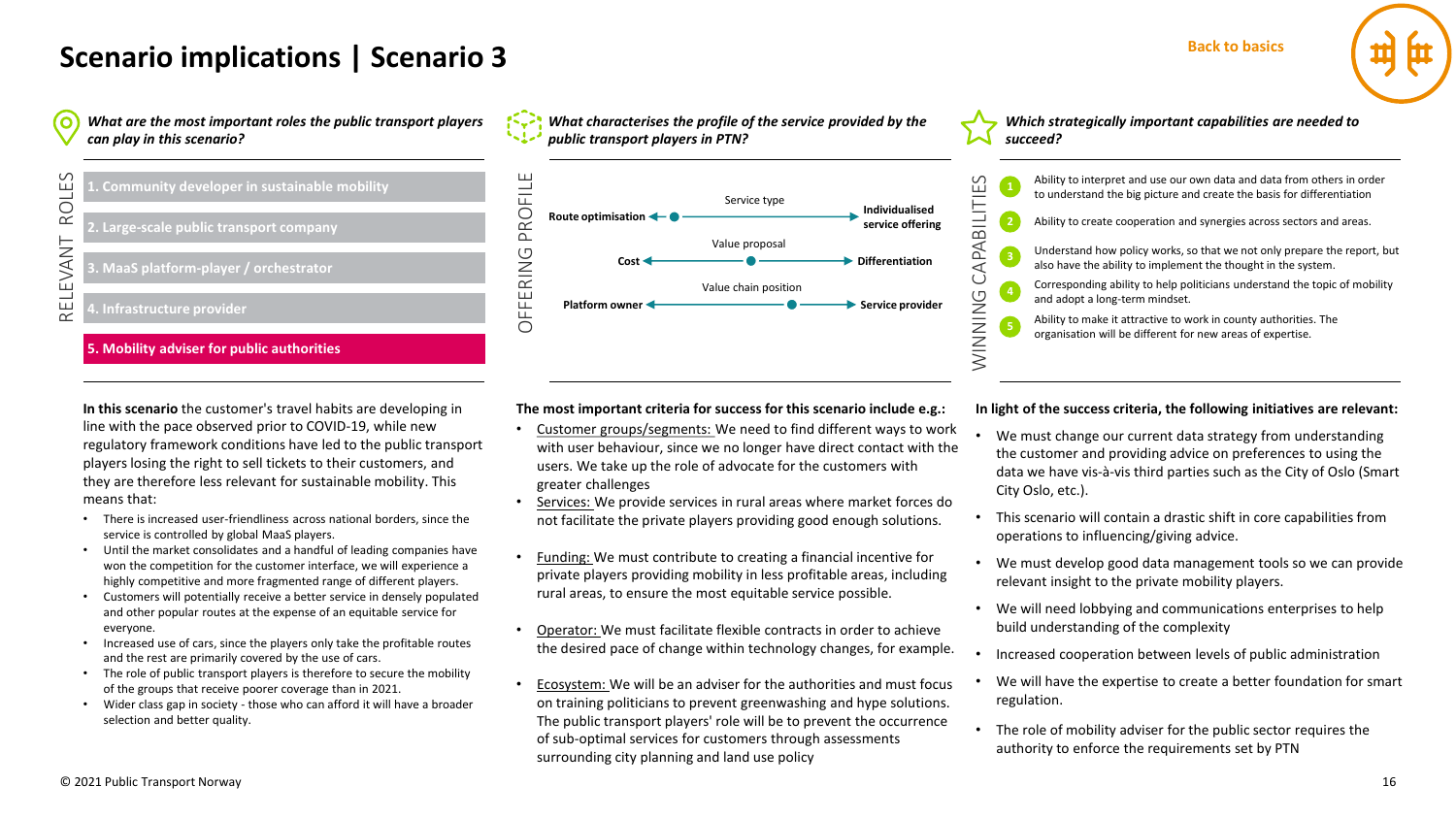#### **Individualised on the surface**

### **Scenario implications | Scenario 4**

*What are the most important roles the public transport players*   $\mathbf{o}$ *can play in this scenario?*

**1. Community developer in sustainable mobility 2. Large-scale public transport company 3. MaaS platform-player / orchestrator 4. Infrastructure provider**

#### **5. Mobility adviser for public authorities**

**In this scenario** the customer's travel habits are developing in line with the pace observed prior to COVID-19. The public transport players are utilising technology in a good way which contributes to them being perceived by the politicians as attractive agents of innovation for sustainable mobility. This means that:

- The customer interface that best utilises data and is user-friendly will be preferred by the users
- The customer experience will be fragmented as regards travel from A to B, but not when it comes to the customer interface.
- There will be greater differences in service between urban and rural areas.
- The public transport players will have an important role to play in projects surrounding the development of comprehensive hubs and districts.
- The public transport players will play an orchestrator role as regards mobility coordination and being proactive in relation to MaaS solutions.
- It is demanding to put the customer first, because the sectoral state focuses on infrastructure rather than the customer's actual needs.
- The public transport players will have an important role to play in contributing to achieve Norway's sustainability agenda, for example by contributing to less inequality, where universal design will be one of many tools.

*What characterises the profile of the service provided by the public transport players in PTN?*



**The most important criteria for success for this scenario include e.g.:**

- Customer groups/segments: We will better understand the different customer groups and have more appropriate segmentation by gathering and analysing more customer data.
- Services and channels: We will provide digital tickets in digital channels based on a dynamic pricing model.
- Funding: We will ensure funding that guarantees service in rural areas and facilitate municipalities' ability to purchase services
- Operator: We will use new types of vehicles, for example, smaller vehicles, electric and autonomous vehicles, and streamline our services.
- General ecosystem: We will be involved in horizontal cooperation and demonstrate that public transport is a good, democratic policy instrument - not only for the energy transition, but also for general sustainable development. We will have dynamic costs with lower risk and more flexibility.

*Which strategically important capabilities are needed to succeed?*



**In light of the success criteria, the following initiatives are relevant:**

- Ensuring a shared direction for mobility players by, among other things, developing criteria in cooperation with and setting clear requirements for mobility players.
- Gaining more attention from the policy level surrounding cooperation in the industry, as well as focusing on mobility assignments rather than public transport assignments.
- Creating new routines, processes and requirements for procurement
- Employing talent within marketing and customer insight and service design, as well as more extensive collection of data about the customer, so we can meet the customer's expectations and needs for user-friendliness and mobility services
- Building network understanding through cooperation and talent
- Implementing innovation processes by working in an iterative manner, conducting more trials and choosing the best options, as well as the ability to conclude projects at the right time.
- Employing talent with expertise within IT, data sharing and data  $17$ strategy

© 2021 Public Transport Norway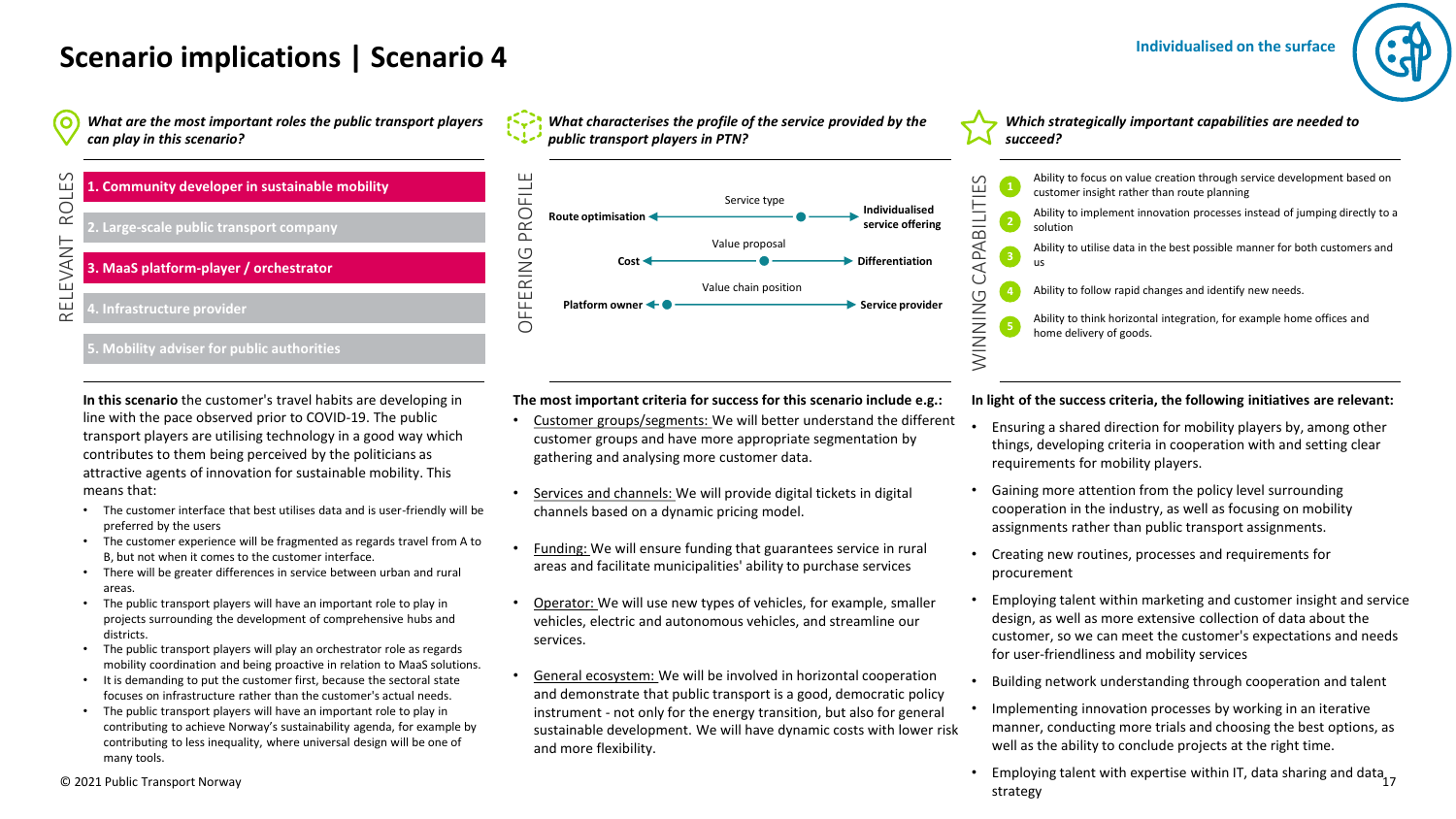# **Contact information**